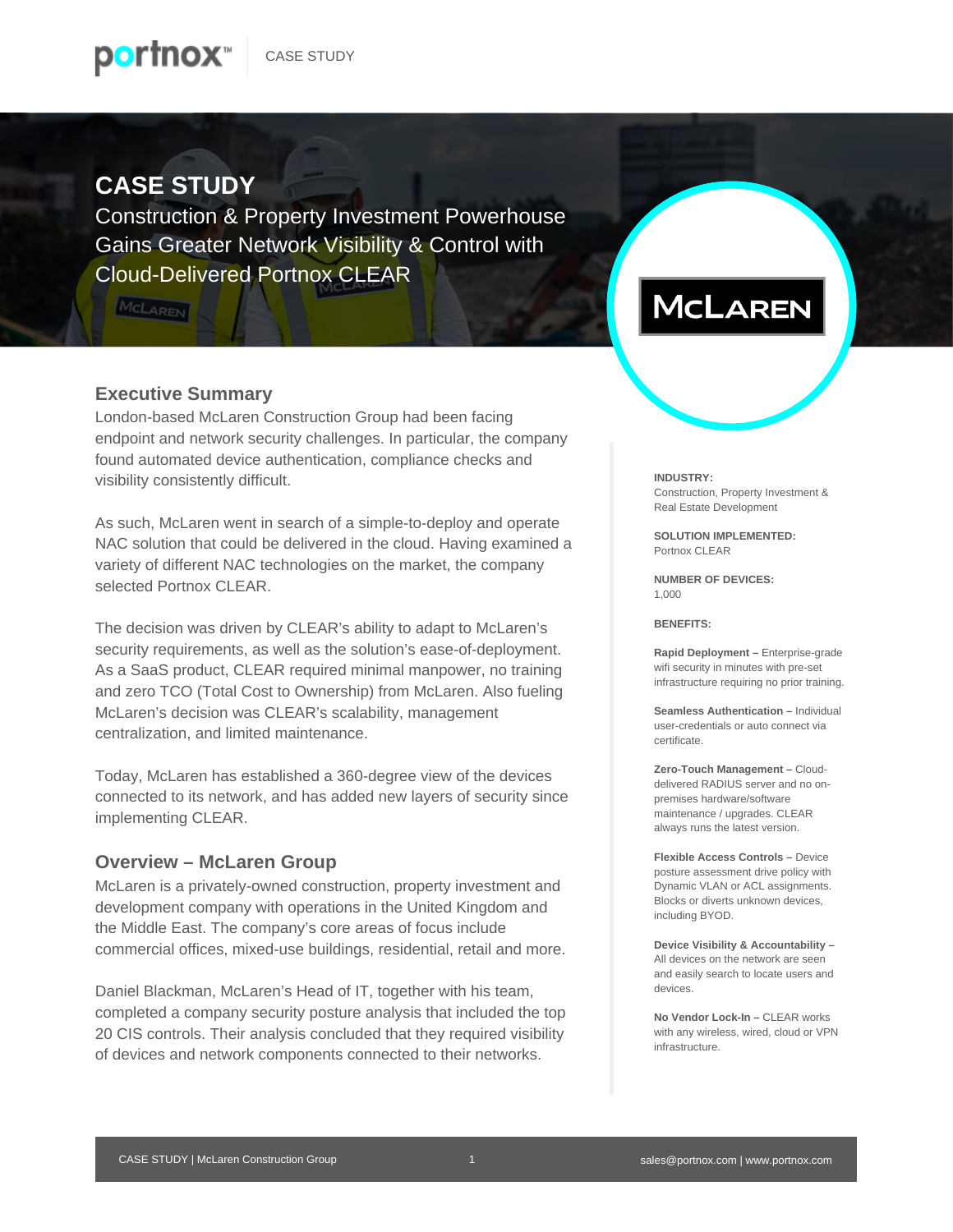

Additionally, Blackman and his team needed the ability to control which devices could gain access to the network in accordance with company policies, security regulations and best practices. McLaren turned to Portnox CLEAR to successfully secure their networks and automate security processes.

#### **The Challenges**

McLaren faced a common challenge associated with large and geo-distributed organizations: limited network and device visibility, leading to a variety of security and compliance issues, including device discovery, user authentication and more.

"Our IT team was in charge of responding to network access requests, but it took us too much time to handle each request and people struggled with the complexity of integrating with our existing infrastructure. We couldn't control the devices that were connecting to our wireless networks, including IoT devices. Furthermore, we couldn't be sure that the connected devices were compliant with company policies before they were permitted access to key resources," said Blackman. "We also had to deal with problems related to software and security updates. We were often forced to handle this manually for all devices, which was extremely timeconsuming." Blackman continued.

*At McLaren Group we needed to find a clouddelivered NAC solution with no resource overhead and no added complexity – particularly in terms of introducing new hardware or infrastructure changes. We examined a a number of products, and decided to go with CLEAR because of its ease-of-deployment. We were set up within half an hour, which exceeded expectations. We are very satisfied with how easy it is to use this centrally managed solution. We now have complete device visibility and discovery capabilities, which we previously didn't have access to. With Portnox, it's been easy to scale to other locations quickly.*

*Daniel Blackman Head of IT @ McLaren Group* "Resolving issues became tiresome and required more and more skilled personnel," recalled Blackman. "We became aware that we had no rogue device detection or easy access for IoT devices on our sites. We have CC TV's, audio conferencing devices, security biometric readers, video conferencing equipment and more – and we really wanted to be able to see what was connected to the network on a single pane of glass."

#### **Why Portnox CLEAR**

The security team at McLaren needed a solution that would be simple to deploy and operate, while providing full device visibility and network access enforcement capabilities.

After considering several network access control solutions across the marketplace, the group decided to implement Portnox CLEAR. "We decided to go with CLEAR because it was only pure cloud solution, allowing for simplified implementation, scalability and licensing. Plus, there was no need to invest in new infrastructure," Blackman explained. "We were literally set up and ready to go within half an hour, and it's worked as intended from that moment on."

There were a variety of important business considerations driving McLaren's decision-making process, most of which spoke to Portnox's robust security capabilities and platform flexibility: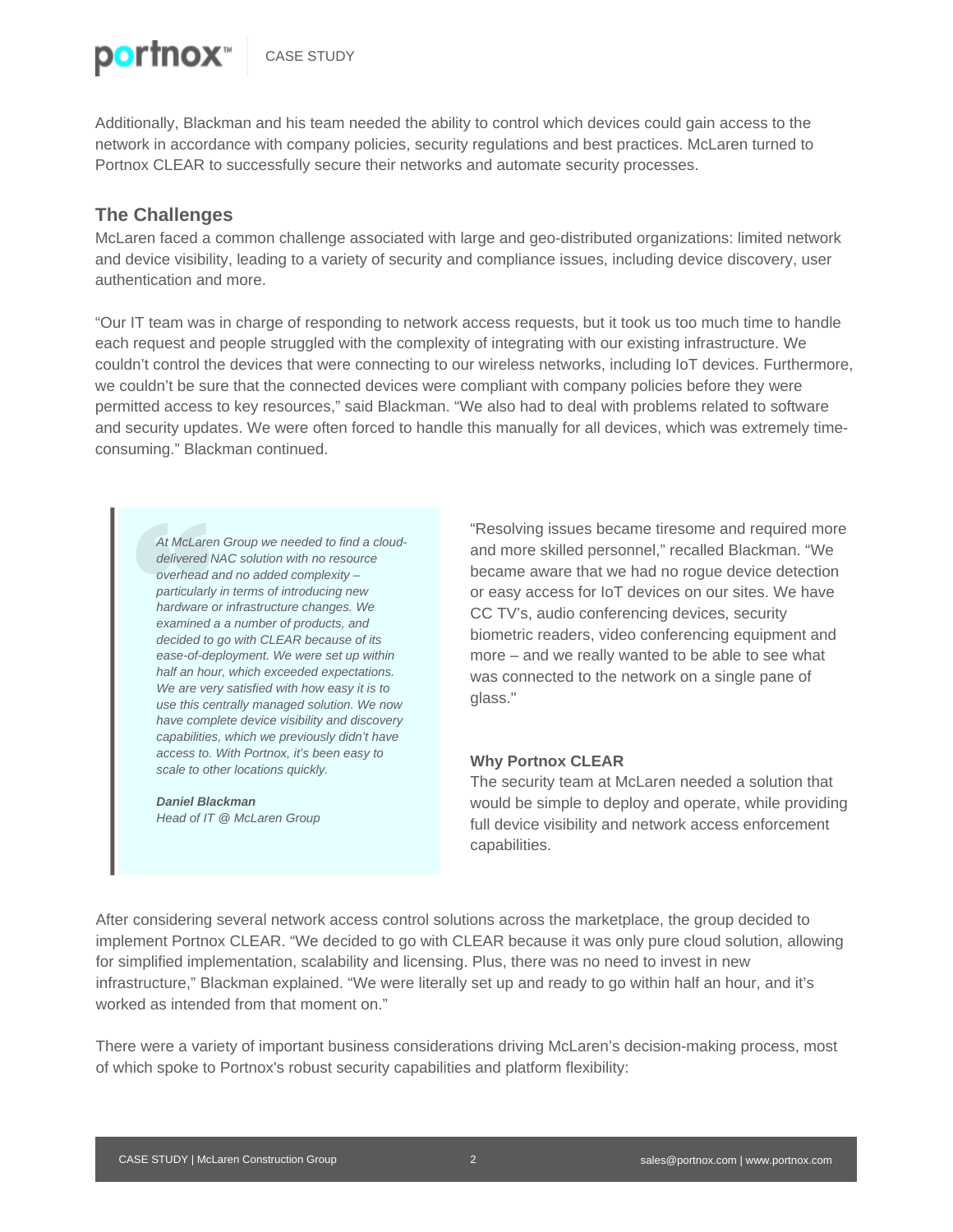**1. Cloud-Delivered –** McLaren is gradually becoming a "Cloud First" company and looking to implement more SaaS solutions wherever possible. What McLaren especially likes: CLEAR is always running the most up-to-date version on all endpoints, complete with the latest features and functionality…meaning its IT team can focus on network security and not worry about time-consuming software upgrades.

**2. Vendor Agnostic –** McLaren was able to keep their existing multi-vendor infrastructure, while receiving all the security benefits from Portnox without having to invest in new network equipment or struggle with complicated configurations. CLEAR includes built-in integrations with Azure AD, Microsoft Intune, Palo Alto Networks and more. This ensures that access management, threat response and the prevention of lateral movement is not interrupted. Additionally, CLEAR integrates with native and existing architecture, without the need for port mirroring or span port.

**3. Stronger Security –** Now that the solution has been fully implemented, McLaren's security team has successfully handled all challenges associated with device visibility, network access control and compliance enforcement. This includes the ability to see all endpoints on the network, and ensure that they are properly secured according to company policies, privacy standards and regulatory compliance.

**4. Automation –** As risk-monitoring and enforcement actions are automated, McLaren's IT team can devote their time to more important tasks that would otherwise have to be done manually, thereby increasing efficiency and productivity.

### **The Impact**

p<mark>o</mark>rtnox™

#### **Simple Set-Up**



#### **Simple Control**

CLEAR controls access to the network based on the 802.1X protocol. It can block rogue devices, quarantine non-compliant endpoints or limit access to specified resources using access control lists (ACLs) or VLAN changes. CLEAR displays a captive portal to explain the next steps that the user should follow. It also assists with the remediation of devices and brings them back into a healthy security state.